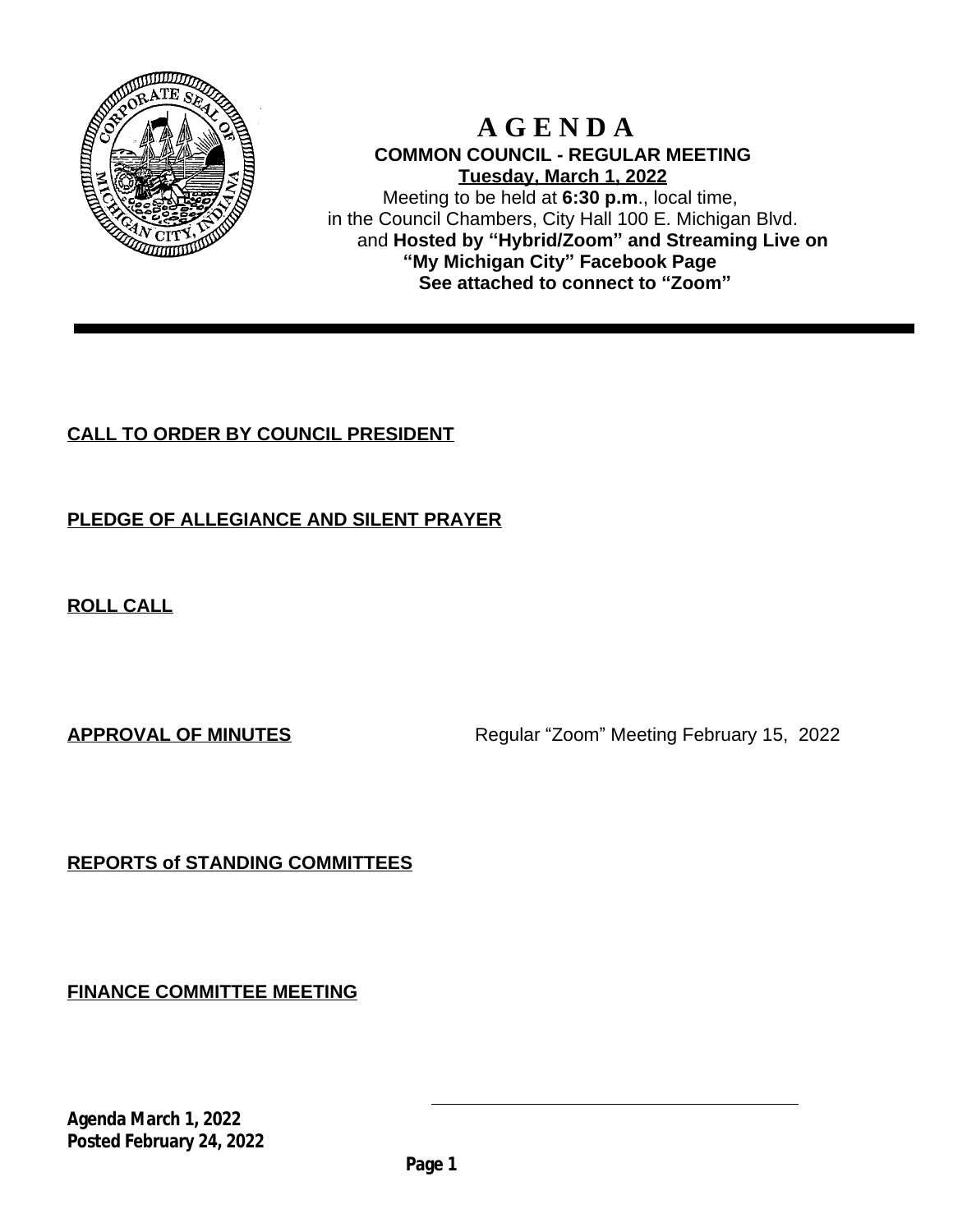#### **CLAIMS DOCKET March 1, 2022**

| Fund $\#2042$ – Riverboat – Claims - \$ | 5,907.00 |
|-----------------------------------------|----------|
| FFT                                     | 0.00     |
| Fund $\#2031$ – Boyd Development - \$   | 0.00     |
| EFT                                     |          |
|                                         |          |

# **TOTAL CLAIMS \$ 5,907.00**

## **REPORTS OF SPECIAL or SELECT COMMITTEES**

# **REPORTS of OTHER CITY OFFICERS AND DEPARTMENTS**

**PETITIONS**

### **COMMUNICATIONS**

Corresponce was received in the Clerk's Office on February 11, 2022 from Attorney Lapaich addressing the Tort Claim for Kyle Kazmierczak regarding the process of the insurance claim.

Correspondence (Notice of Tort Claim) was received in the Clerk's Office on February 14, 2022 from Attorney Kristopher N. Kazmierczak from Katz.Korin.Cunningham Law Office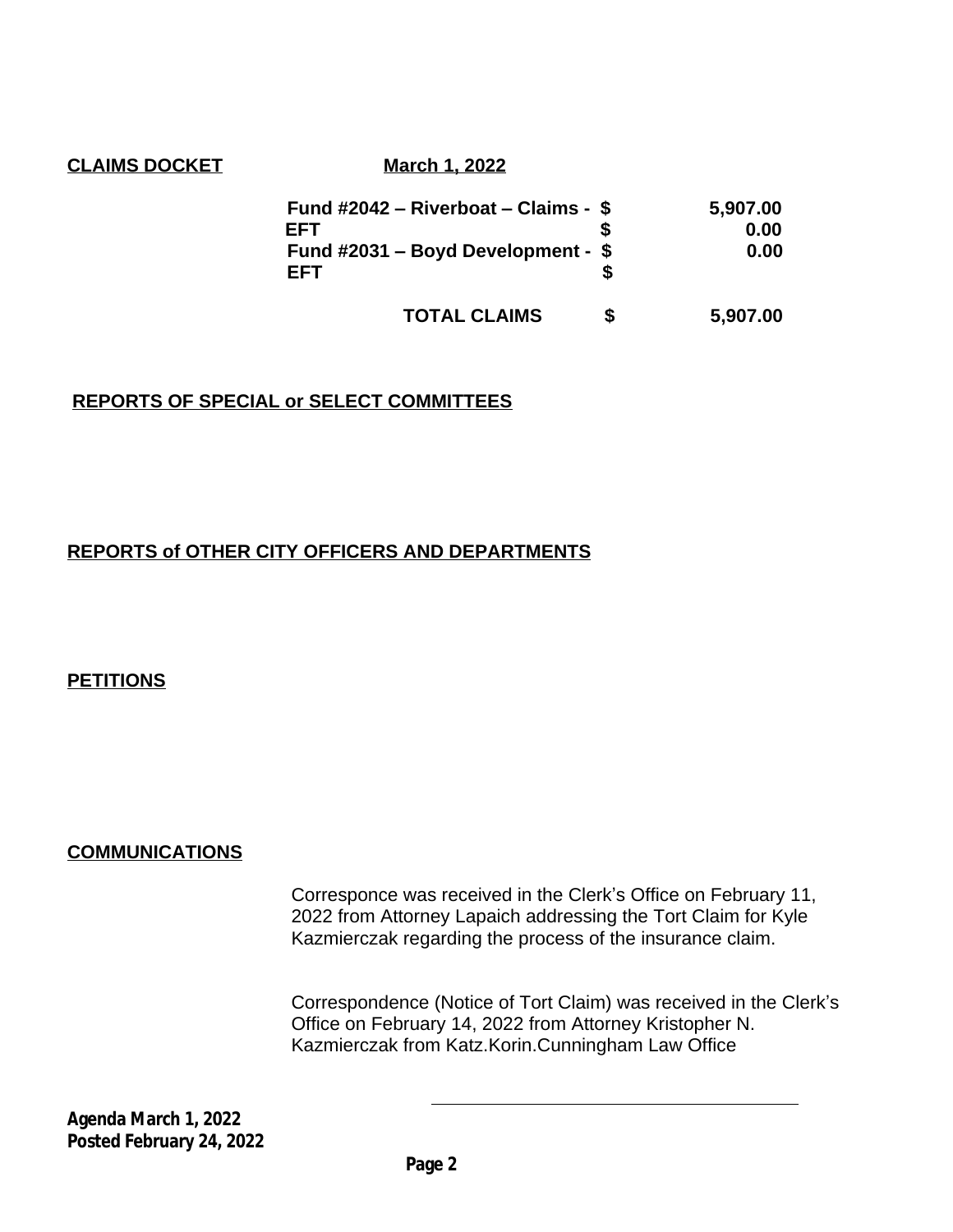The LaPorte County Financial Analysis on Local Revenues and Local Funding Source Option report was received in the Clerk's Office from Attorney Freidman on February 22, 2022

Correspondence was received in the Clerk's Office on February 22, 2022 that was sent to Mayor Parry and copied to the Council from Nicole Baker, South Shore Line regarding their clarification of Planned work of the Double Track Project.

## **RESOLUTIONS ENCUMBERING THE 2021 PURCHASE ORDER TO BAKER TILLY MUNICIPAL ADVISORS, LLC**

**Introduced by:** Angie Nelson Deuitch

### **APPROVING AND AUTHORIZING AN EXTENSION OF THE INTERLOCAL GOVERNMENT AGREEMENT BETWEEN THE CITY AND THE MICHIGAN CITY AREA SCHOOLS FOR YEARS 2022 & 2023**

**Introduced by:** Angie Nelson Deuitch Don Przybylinski Bryant Dabney

**Agenda March 1, 2022 Posted February 24, 2022**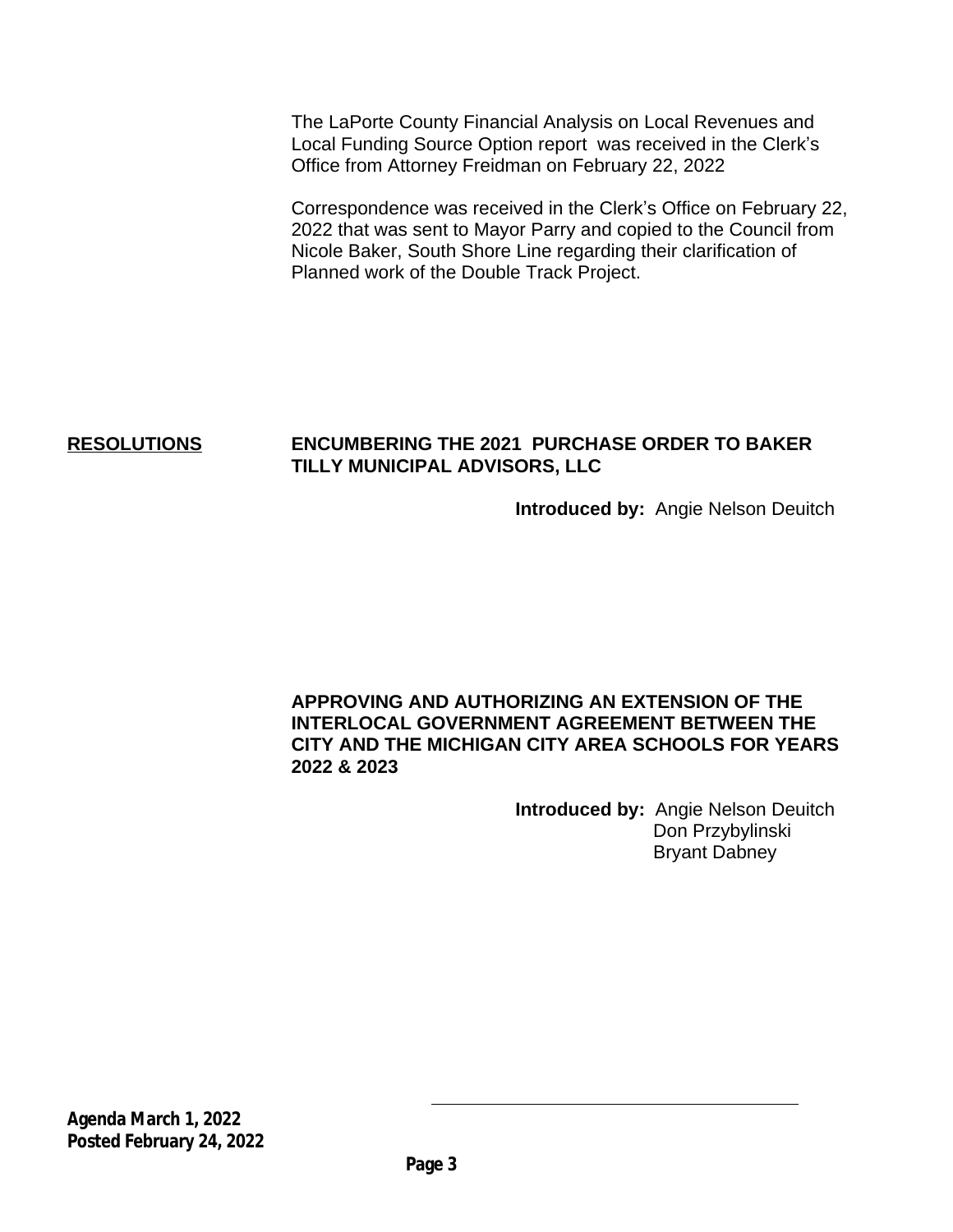#### **ORDINANCE APPROVING ADDITIONAL APPROPRIATION IN THE BUDGET OF** 2<sup>nd</sup> Reading **THE LOCAL ROAD AND STREET FUND FOR THE BALANCE OF THE 2021 MISCELLANEOUS PAVING PROJECT**

#### **Introduced by:** Paul Przybylinski

**(**DECREASE Local Road and Street Fund 2002 Unappropriated balance \$347,909.00 INCREASE ACCOUNT#2002 000 443.030 \$347,909.00 Capital Outlay – Streets)

**FORMAL change dates** *Herald Dispatch* **February 16, 2022**

**Formal Public Hearing will be held March 1, 2022**

#### **ORDINANCE AMENDING SECTION 2-462 OF THE MICHIGAN CITY MUNICIPAL** 2<sup>nd</sup> Reading **CODE REGARDING MEMBERSHIP ON THE YOUTH LEADERSHIP COMMISSION**

**Introduced by:** Angie Nelson Deuitch Sean Fitzpatrick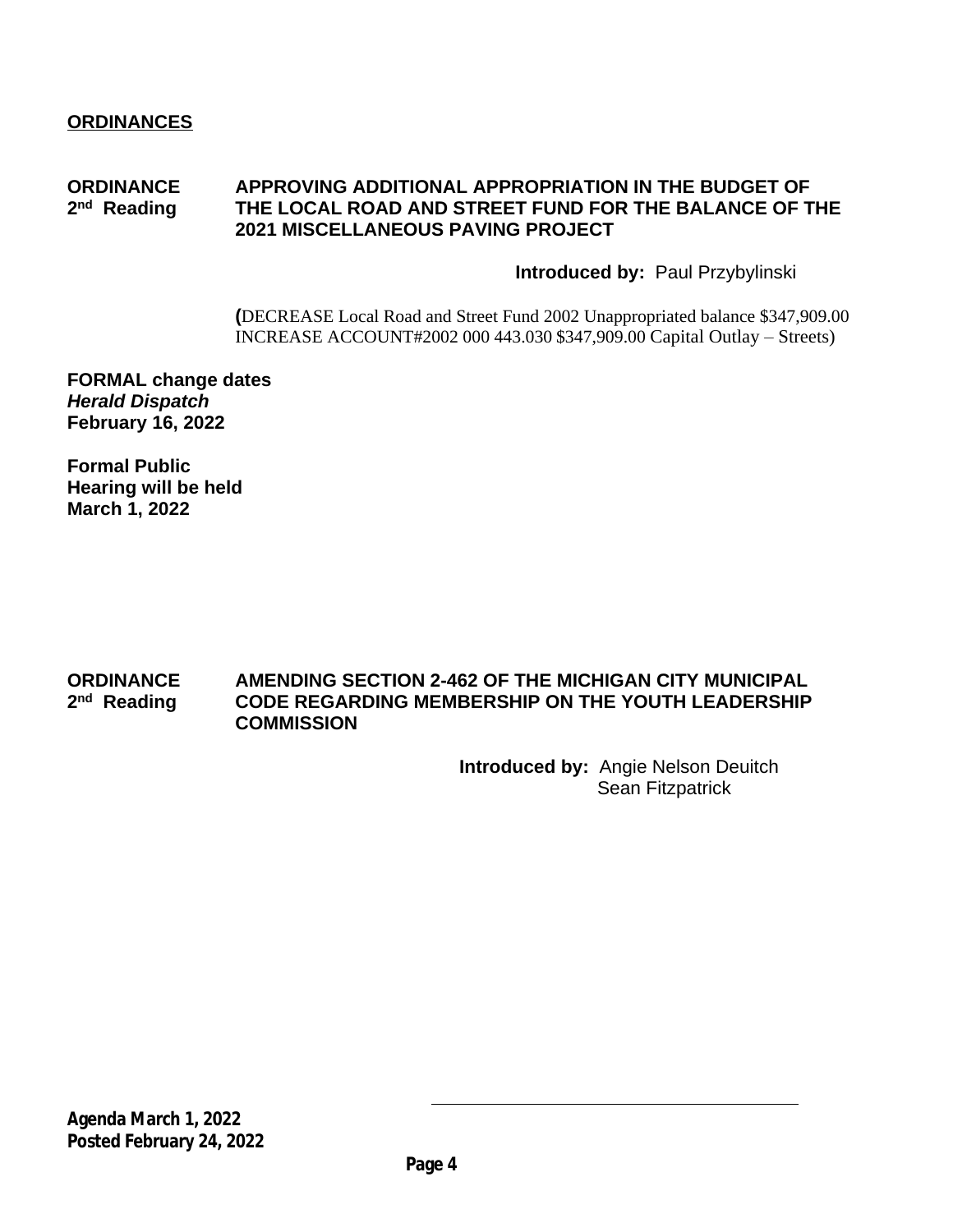3<sup>rd</sup> Reading

### **ORDINANCE CREATING SEC. 2-327 IN THE MICHIGAN CITY MUNICIPAL CODE rd Reading TO BE KNOWN AS THE "POLICY AND PROCEDURE FOR DECLARING BAD DEBT UNCOLLECTIBLE"**

**Introduced by:** Angie Nelson Deuitch **Co-Sponsor:** Bryant Dabney Don Przybylinski

#### **ORDINANCE CREATING SEC. 2-326 IN THE MICHIGAN CITY MUNICIPAL CODE TO** 3<sup>rd</sup> Reading **READING BE KNOWN AS THE "CAPITAL ASSET POLICY"**

 **Introduced by:** Angie Nelson Deuitch  **Co-Sponsor:** Bryant Dabney

### **NEW BUSINESS**

Mayor Parry is asking the advice and consent of the Members of The Michigan City Common Council regarding his re-appointment of Mr. Roger Potratz as member of the Michigan City Historic Review Board (term will continue and expire 3-15-2025

**Agenda March 1, 2022 Posted February 24, 2022**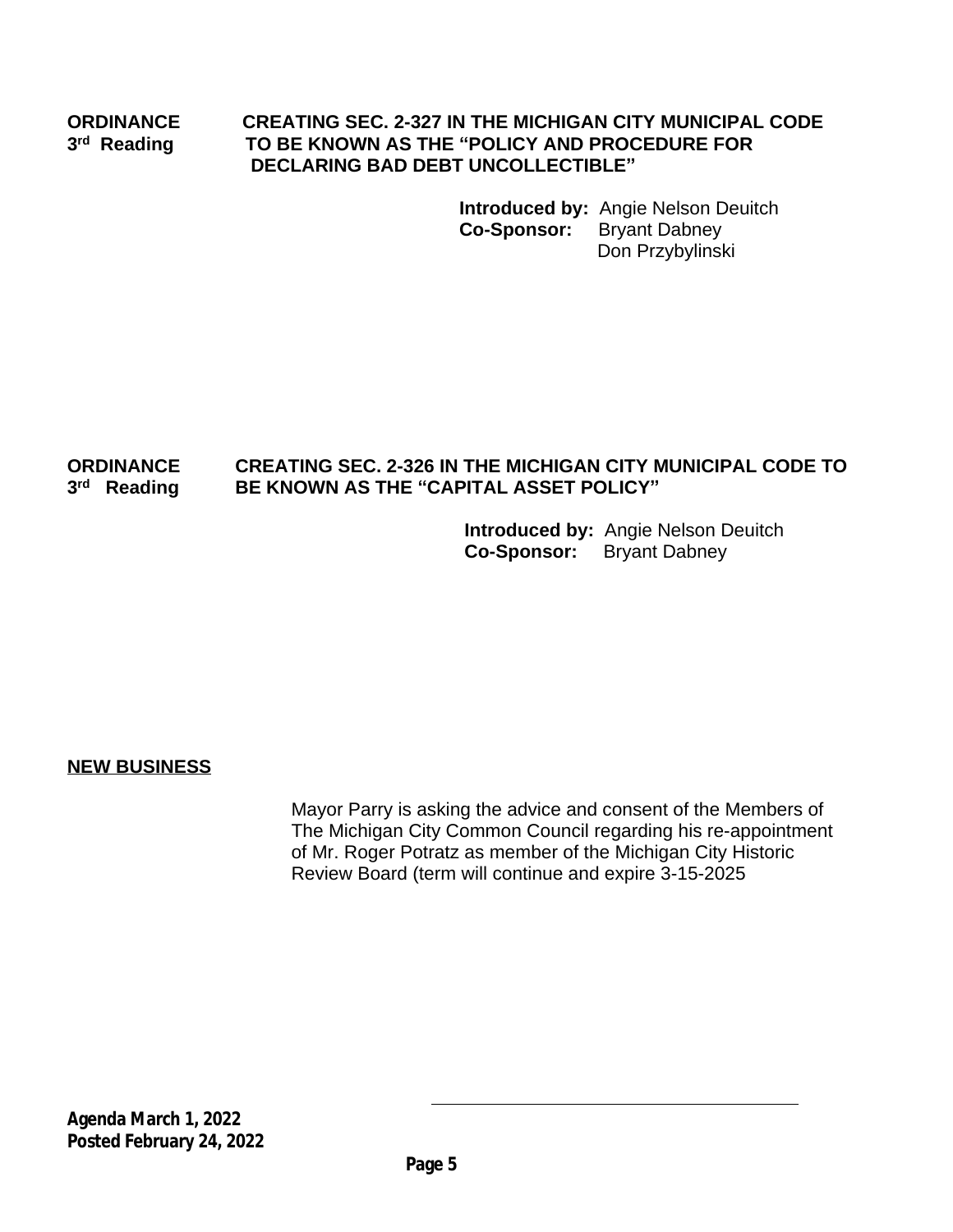## **UNFINISHED BUSINESS**

**NOMINATIONS:** The Common Council has one (1) appointment to the Michigan City Community Enrichment Corporation (term expires March 31, 2022) Incumbent: Connie Anderson

**VOTE:** The Common Council has one (1) appointment to the Michigan City Fire Merit Commission due to Mr. Ricky Jackson resigning (term expires 12-31-2022)

#### **NOMINATED: Fred Adrian Desiree Nichols**

**NOMINATIONS:** The Council has the following appointments to the Commission of the Social Status of African-American Males: (term expires 2/15/22)

#### **Incumbents:**

Ms. Albertine Allen – Minority Health Partners of LaPorte County (resigned) Dr. Wendall McCollum- MCAS Ms. LaTonya Troutman - NAACP (resigned)

**COMMENTS FROM THE PUBLIC**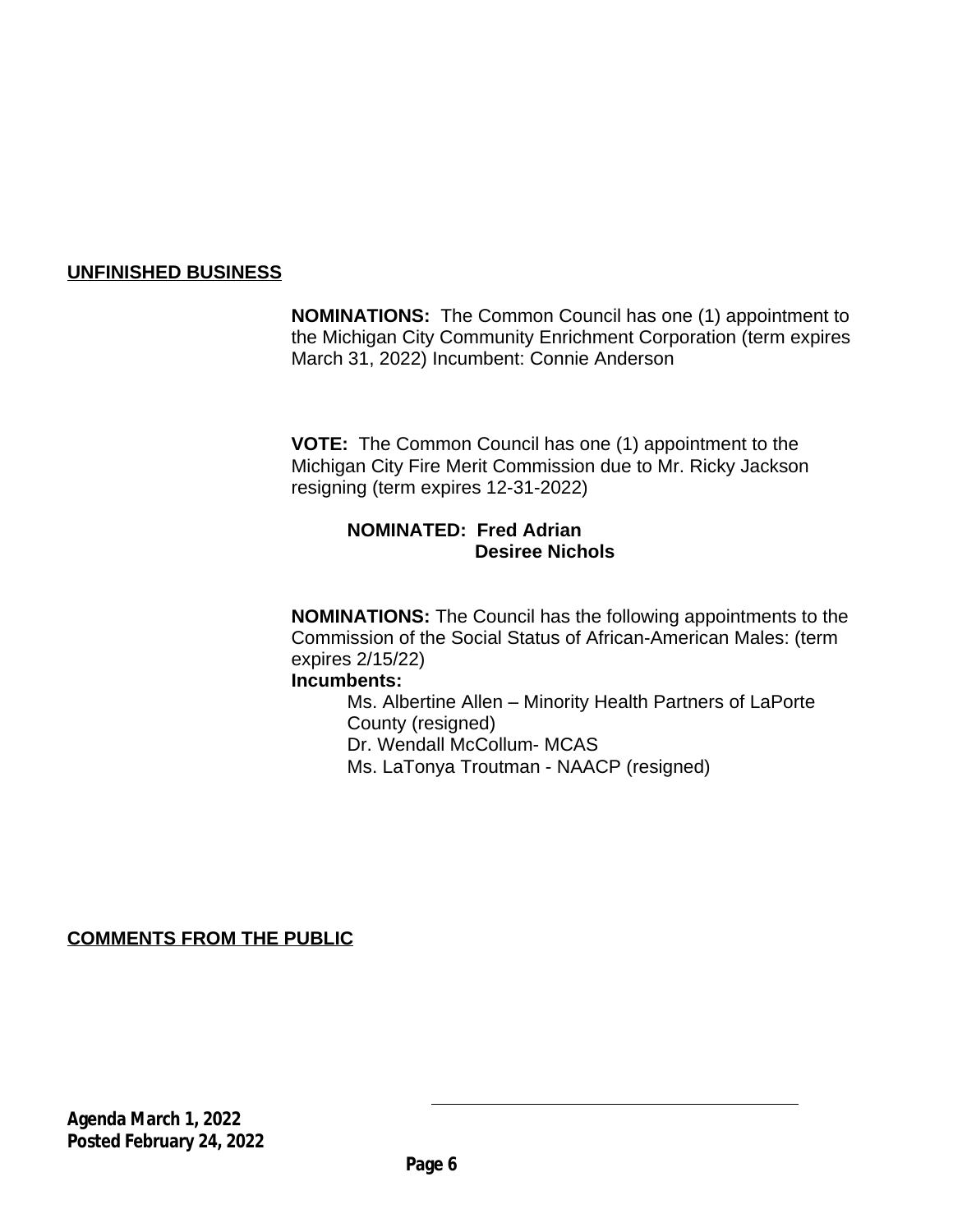## **COMMENTS FROM THE MAYOR**

**COMMENTS FROM THE COUNCIL**

# **ADJOURNMENT**

**\_\_\_\_\_\_\_\_\_\_\_\_\_\_\_\_\_\_\_\_\_\_\_\_\_\_\_\_\_\_\_\_\_ Gale A. Neulieb, City Clerk** 

Hi there,

You are invited to a Zoom webinar.

When: March 1, 2022 06:30 PM Central Time (US and Canada)

Please click the link below to join the webinar:

**Agenda March 1, 2022 Posted February 24, 2022**